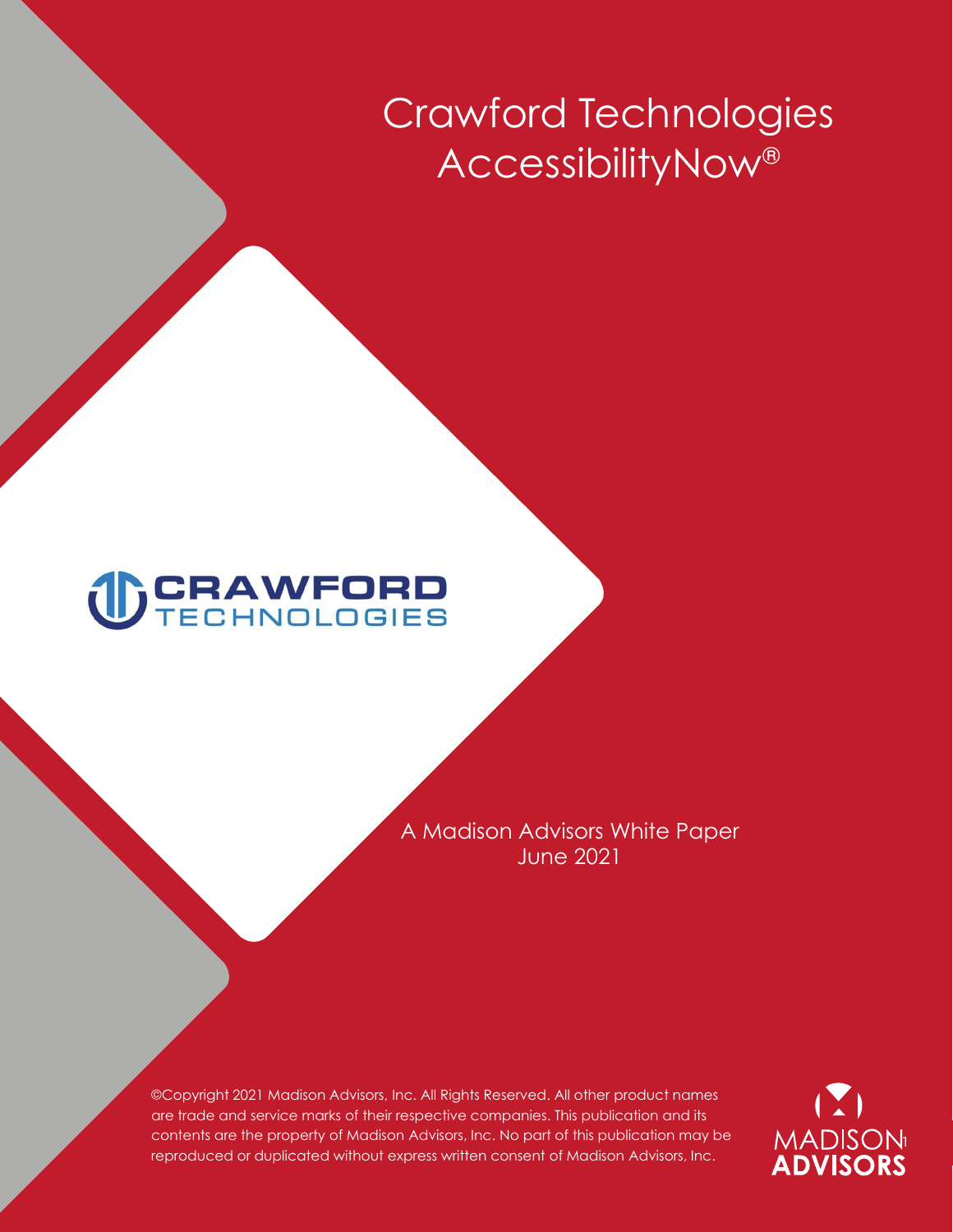# TABLE OF CONTENTS

# **LIST OF TABLES**

Figure 1 - AccessibilityNow Wheel

 $\,8\,$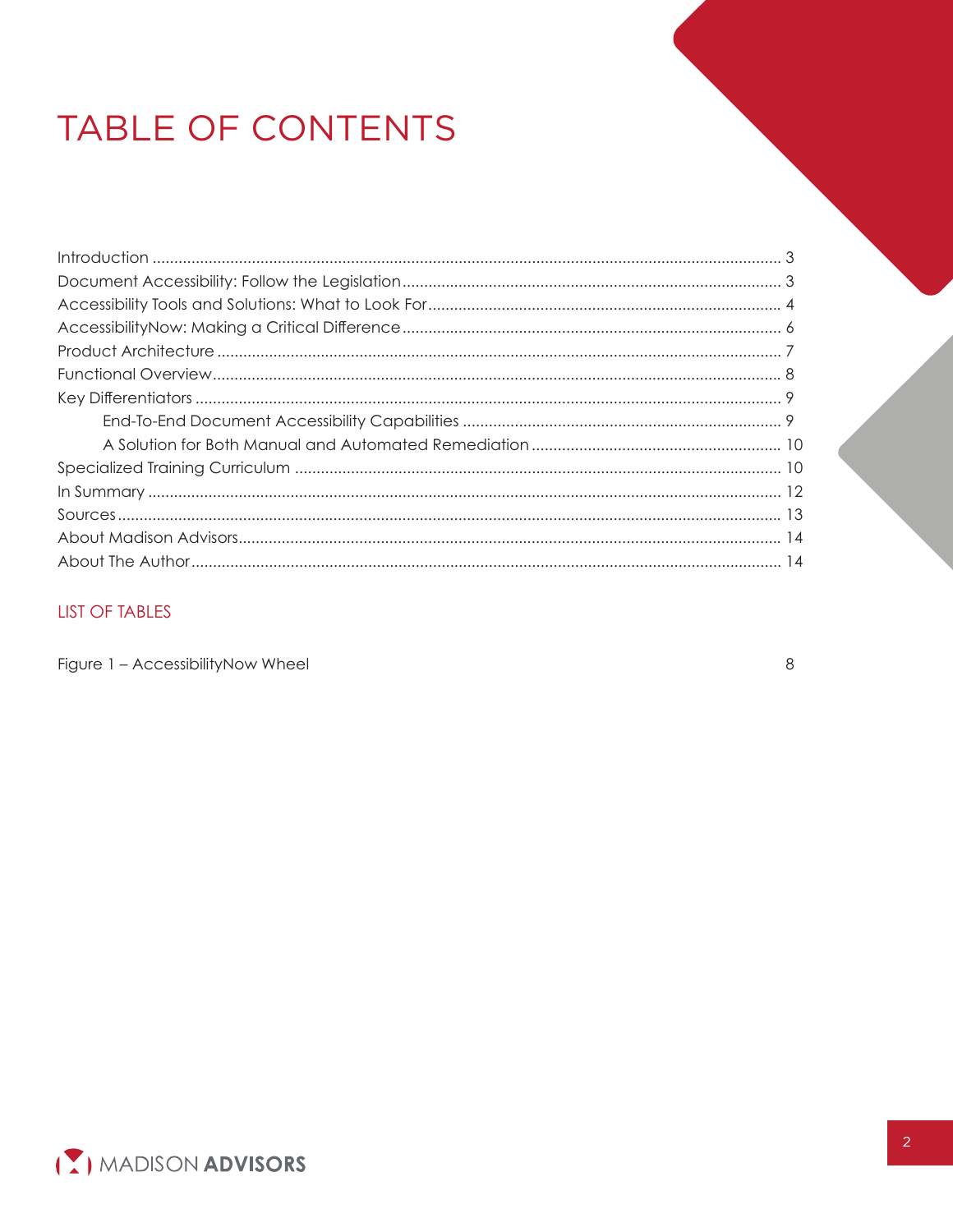#### **INTRODUCTION**

**Document accessibility is arguably considered one of the most important technology trends that has emerged over past few years—and there is a reason. Disability is not a minority issue, as demonstrated by the following statistics: Disabled people make up** 10**% of the population, around** 777 **million people. <sup>1</sup> According to the American Foundation for the Blind,** 3.5**% of the population live with vision impairment. That amounts to** 253 **million people:** 36 **million are blind and** 217 **million have moderate to severe vision loss.**

**Today, a responsible business strategy involves more than adopting a few accessible practices. Businesses are recognizing that implementing a complete platform for the creation and management of accessible documents is not only beneficial for the company's reputation, but it can also mean positive results for the bottom line. For organizations seeking to attract this demographic, the value of accessibility is considerable as those with disabilities choose to do business with a company based on whether they can access their products or services. C-level leaders responsible for increased market share and gaining e-commerce trafic have accelerated their focus on digital accessibility initiatives significantly over the last 18 months. However, it goes deeper than just the prospective opportunity of greater market share.** 

**The task of making a document accessible can be overwhelming as each document presents its own individual challenges. However, there are software solutions and a wide range of tailored services available that meet the document accessibility needs of all organizations, large and small. This white paper, commissioned by Crawford Technologies, discusses best practices for implementing an accessibility initiative program that is good for users, ensures compliance and, ultimately, good for business.**

## **DOCUMENT ACCESSIBILITY: FOLLOW THE LEGISLATION**

**Both the United States and Canada have passed legislation requiring that documents be made accessible**  when needed to those with vision loss or cognitive disabilities; and these laws also apply to websites. **Specifically, these laws are, in the U.S., the Americans with Disabilities Act (ADA) <sup>2</sup> and the Rehabilitation Act of 1973,<sup>3</sup> Sections 504 and 508; <sup>4</sup> and in Canada, the Accessibility for Ontarians with Disabilities Act (AODA). 5 Additionally, recognizing all of the challenges for** blind, partially sighted and cognitively disabled individuals, t**he World Wide Web Consortium (W3C) introduced Web Content Accessibility Guidelines (WCAG) to make websites accessible, including all the documents that are available through the website, in 2008 with version 2.2 slated to be released in 2021.<sup>6</sup>**

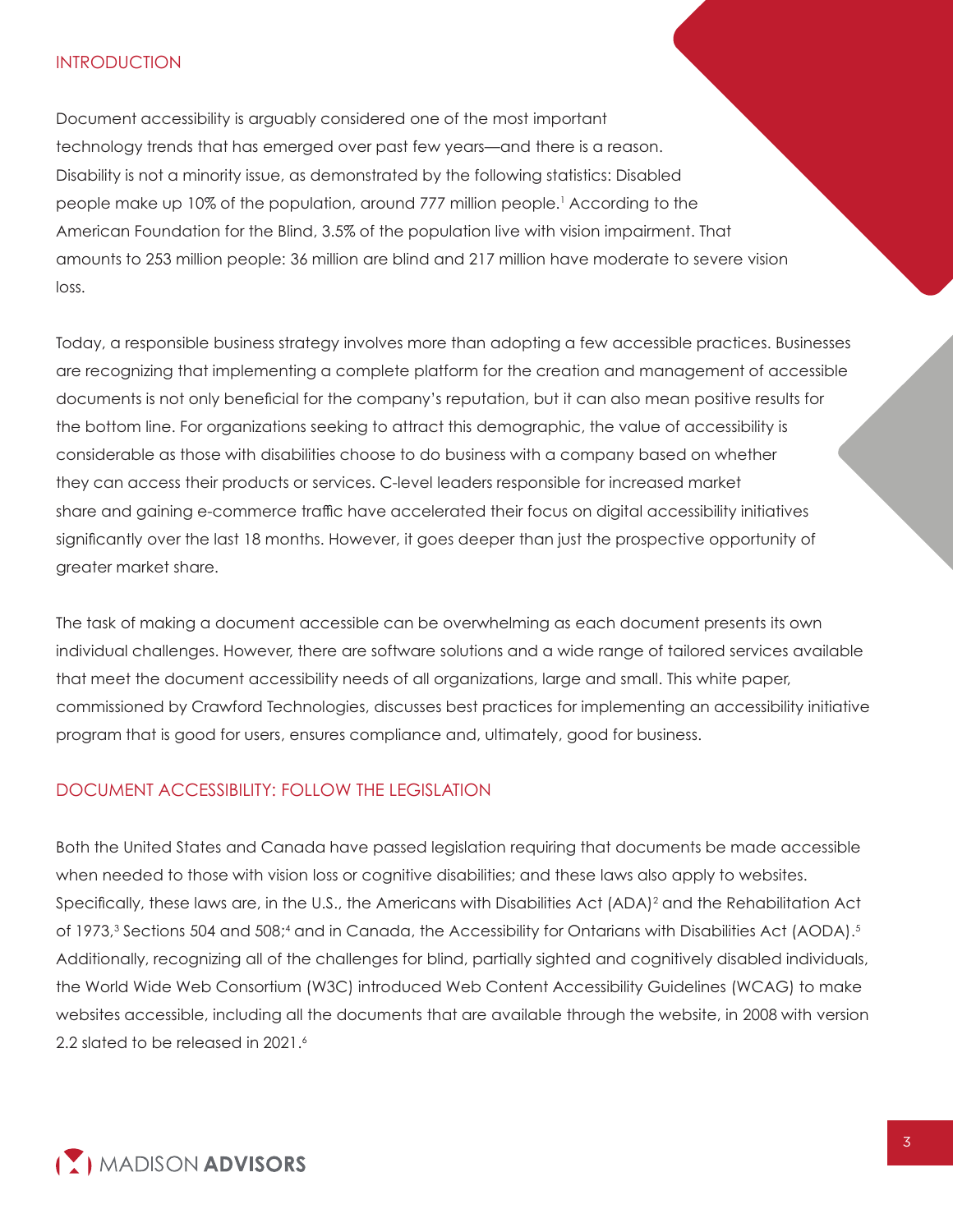**The trend of rising numbers of federal lawsuits stemming from alleged violations of the ADA continues into 2021, serving as a cautionary indicator for companies of all sizes. In January 2021 alone there was a significant increase in accessibility non-compliance lawsuits filed that related to websites and mobile sites and apps, with just under 50% of them filed as Class Actions. 7 This is significant because the cost and effort associated with defending a class action claim are substantial and, because of this, many companies are even more inclined to settle. The top targets for this litigation occurred in retail and e-commerce, consumer services, food, beverage and hospitality and, more recently, elections. Legal settlements that substantiate the importance for businesses to proactively address accessibility include:**

- **• Verizon \$20 million<sup>8</sup>**
- **• Wells Fargo \$16 million<sup>9</sup>**
- **• Target \$6 million<sup>10</sup>**

**In the United States alone there has been an acceleration in the revisions and additions to the current regulatory guidelines. Organizations are learning to develop content proactively to address these regulations, but the issue with converting existing content remains a challenging balance between compliance and expense.** 

**To meet compliance, accommodation documents and electronic accessible documents need to be offered. However, different classes of documents require different strategies, tools and processes to produce accessible formats that are compliant and usable.**

# **ACCESSIBILITY TOOLS AND SOLUTIONS: WHAT TO LOOK FOR**

**While making documents accessible is clearly the right thing to do, a case can also be made that incorporating accessibility into your communication strategy will be good for your business as well, given the total aftertax disposable income for working-age people with disabilities is about \$490 billion. <sup>11</sup> The monetary size of this opportunity, coupled with the improvements in tools and technologies available to address accessibility, confirms that a return on investment (ROI) can be clearly established. According to research, more than 70% of websites have critical accessibility blockers and inaccessible e-commerce retailers are losing out on \$6.98 billion annually. 12**

**To support this direction, it is worth taking the time to become aware of the vast array of tools and technologies available today with an understanding of what capabilities need to be inherent in these technologies to make the right decision on how to proceed. Not only will the pages on your website need to be accessible, but every document you house on the site will need to be as well.**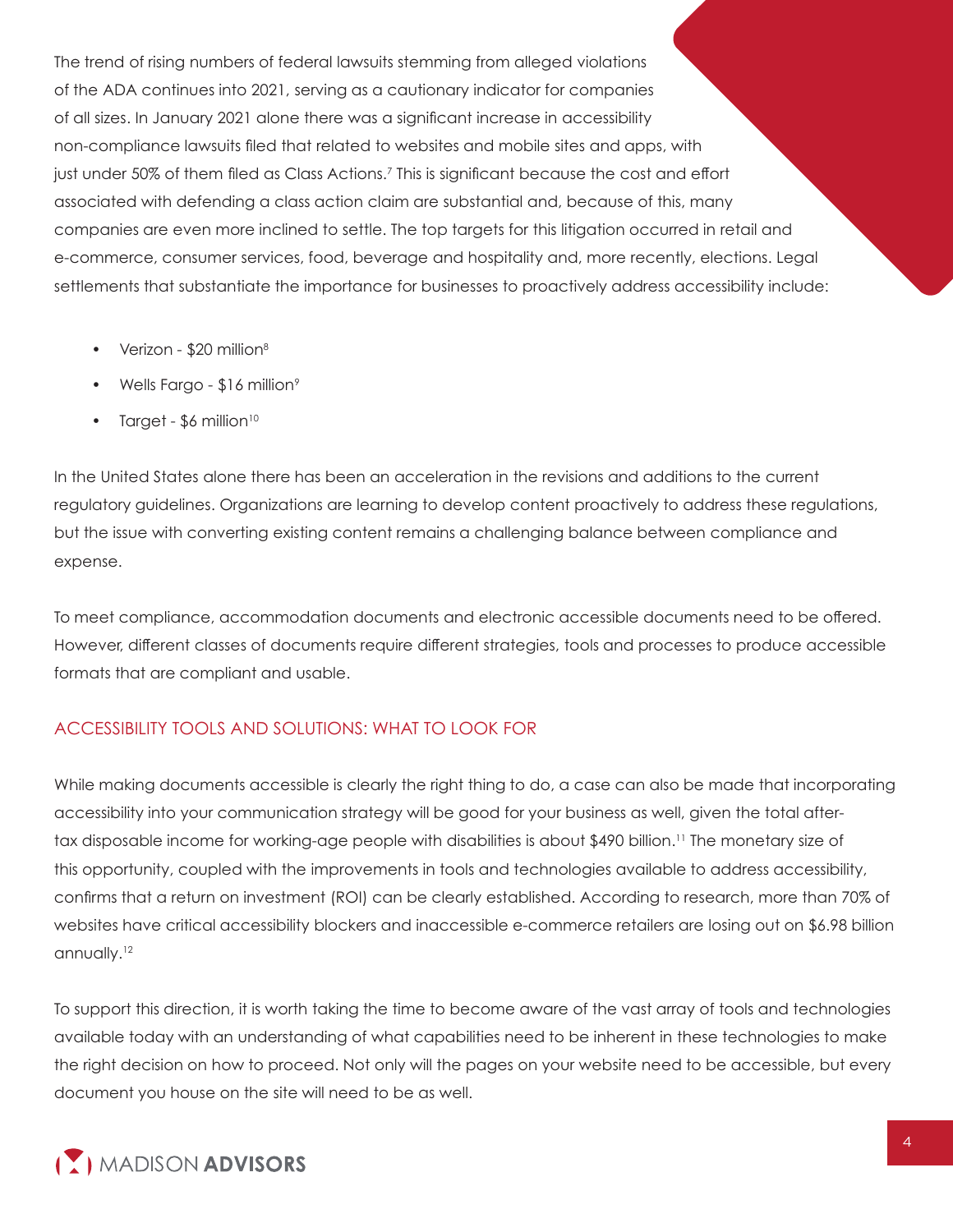**An accessible online document has an established reading order and visual elements that are tagged, with alternate text descriptions when necessary. For example, any visual element such as a photo, chart or graph that is necessary for the understanding of the document must be tagged with alternate text. The established reading order and alternate text descriptions are needed for assistive technology to communicate the information comprehensively and accurately to the reader. 13**

**Because these documents can be both transactional and marketing in nature, industries like insurance, financial services or healthcare will have messaging that is both generic and containing customer-specific personally identifiable information (PII) or personal health information (PHI). Additionally, the tables, graphs, PII and/or PHI are typically more complex than other document types, which means producing accessible documents and getting them to the recipient can be significantly slower than static content documents if the right tools are not in place.** 

**Given that many of the individual documents are created on a recurring basis—monthly, quarterly or annually—the solutions you choose need to allow individuals who use a screen reader to maneuver through documents, utilize document properties for contact information and document styles to jump from one part of a document to another, to hear descriptions of picture and image tags to help understand the images on the pages, and to have equal access to information that most of us take for granted. Essentially, you need to reference usability as a benchmark.**

**With this complexity in mind, as well as the lag time involved in creating accessible documents, it is easy to conclude that finding a way to automate the process of creating accessible documents is the preferred solution to convert documents to accessible formats, comply with legislation and deliver a superior customer experience that is inclusive to all customers.** 

**In the customer communications management (CCM) space, Madison Advisors has identified Crawford Technologies' AccessibilityNow platform as a leader in this emerging area. Leveraging artificial intelligence (AI) and automation, the company's comprehensive AccessibilityNow platform is flexible and supports both the unique processing requirements of high-volume transactional documents and static documents of all types.**

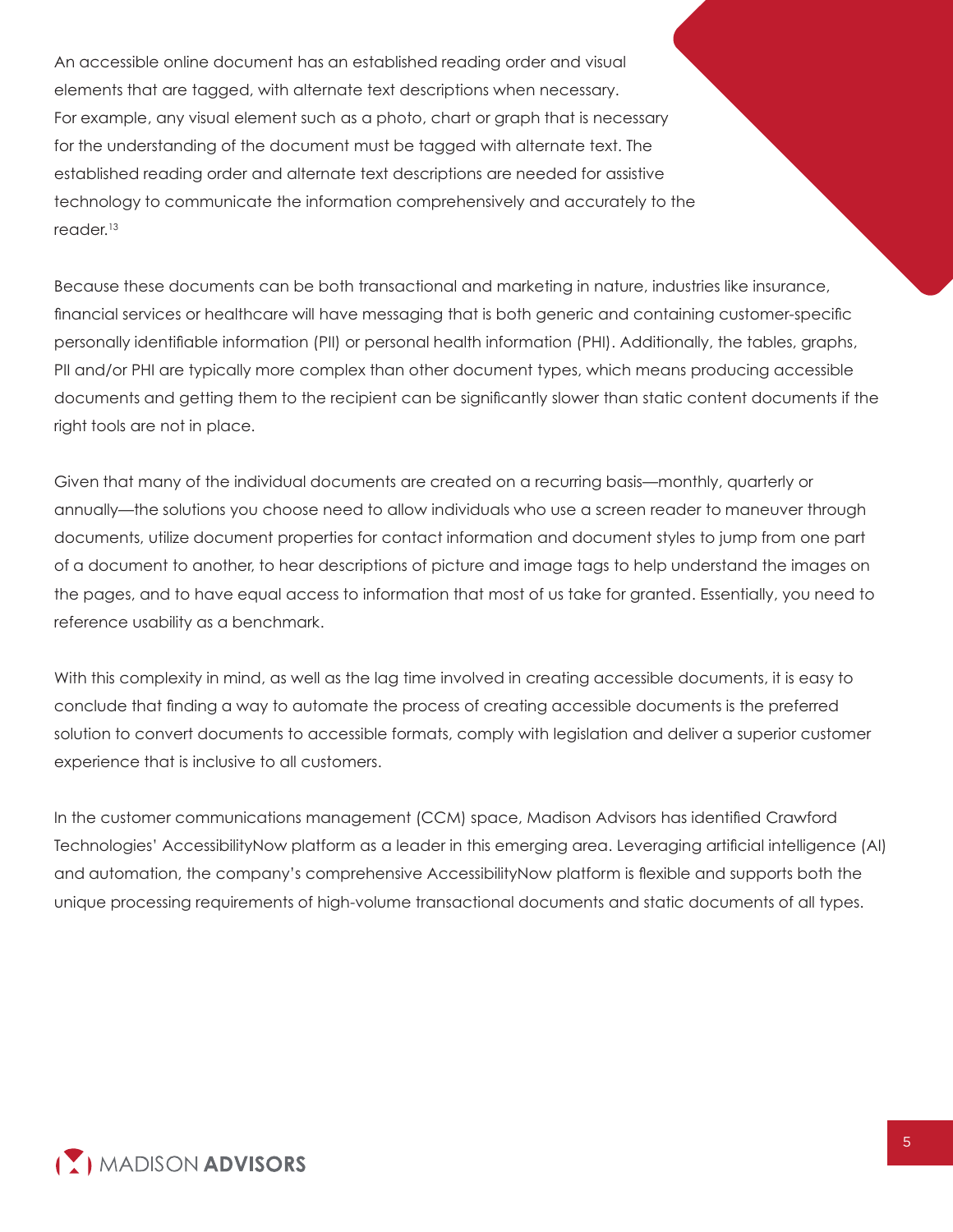# **ACCESSIBILITYNOW: MAKING A CRITICAL DIFFERENCE**

**Crawford Technologies' AccessibilityNow platform offers several unique advantages in comparison to other offerings in the accessibility marketplace. In general, AccessibilityNow makes all the processes required for complete remediation and compliance much easier and lends itself to significant improvements in a company's ability to automate these processes.**

**Crawford Technologies ensures a company's compliance with AccessibilityNow by providing an automated solution for identifying every PDF on a website, determining if each of these is accessible or not and providing the necessary information required to remediate.**

**The first step toward online accessibility compliance is to determine the immediate state of compliance and to understand the specifics of the challenges involved to bring an organization's documents into compliance. AccessibilityNow SiteScan module provides an automated process that scans websites through a web crawler to search for all PDF documents. SiteScan then generates an output file of detailed reports that include findings like the URL location and file names of documents.**

**Once this is completed, the AccessibilityNow Validator module can be utilized to automatically check for accessibility. This tool examines PDFs and checks for the level of accessibility. It then generates a report with the details of validation and multiple levels of compliance.**

**This includes:**

- **• WCAG 2.0, 2.1**
- **• PDF/UA**
- **• File size, total pages**
- **• Untagged content**
- **• Artifacts**

**Validator integrates with AccessibilityNow Dashboard (reviewed later in this paper) for complete workflow tracking and reporting. Validator can also integrate with other existing accessibility workflow solutions, which protects existing organizational investments in technology.**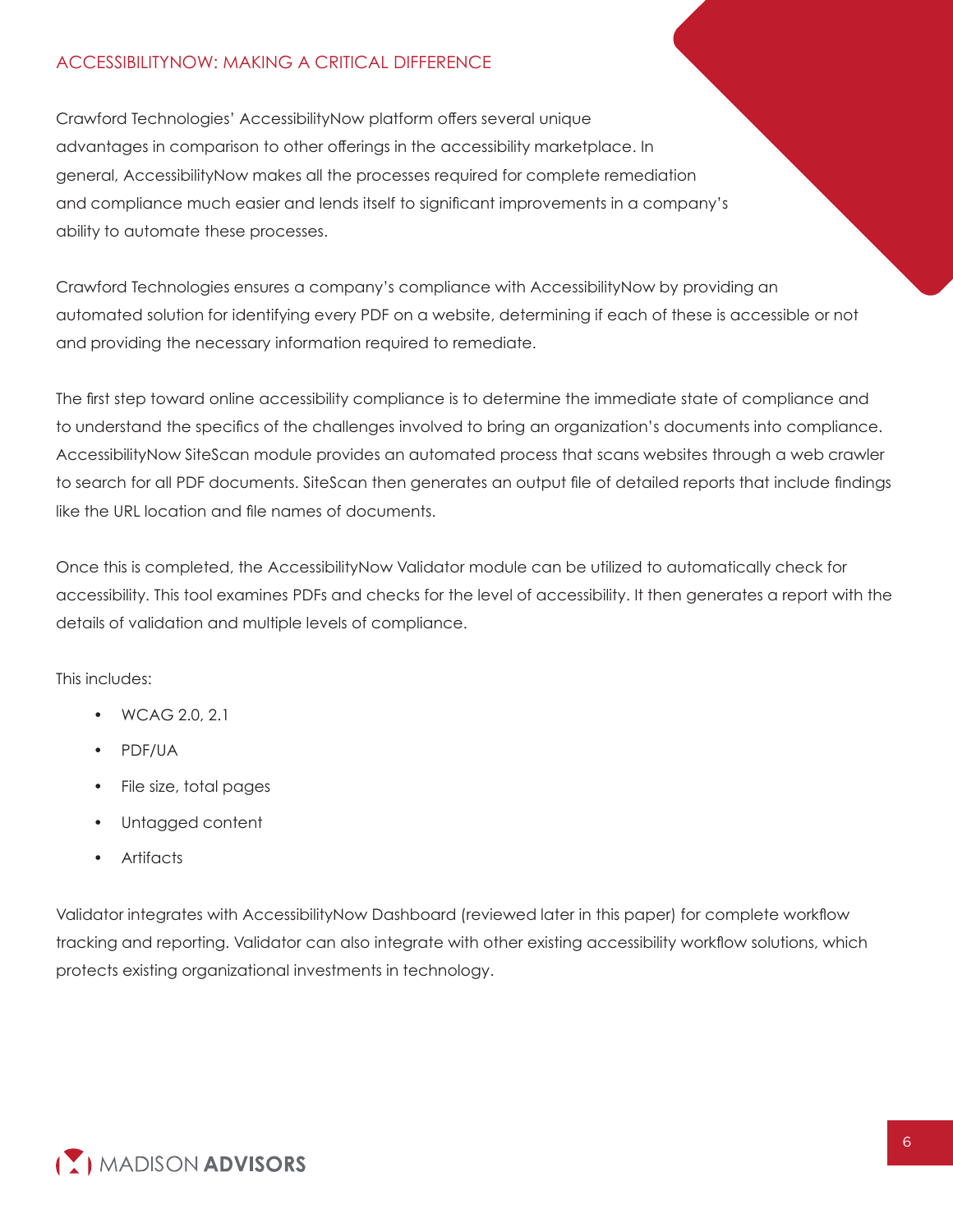**One of the most daunting tasks for organizations committed to providing accessible materials is the actual remediation of their documents once they are identified. Crawford Technologies' AccessibilityNow Remediate module, a standalone desktop PDF remediation tool, eliminates many challenges in manual remediation and provides clients with a GUI-driven tagging tool, which is completely independent from Adobe Acrobat and is designed to auto-sense tags on PDFs and provide customizable settings to match document structure.**

**As a remediation tool, AccessibilityNow Remediate is quick and easy to implement utilizing an easy Windows GUI-based tool and meets WCAG 2.1 and PDF/UA compliance standards. As a stand-alone tool, it lends itself to flexible customization and PDF accessibility compliance, as well as being cost effective.** 

# **PRODUCT ARCHITECTURE**

**Crawford Technologies' AccessibilityNow platform delivers a comprehensive suite of tools designed to address accessibility compliance while improving the quality of customer communications, improving revenues and reducing operational costs within a variety of organizational environments.**

**The underlying architecture of all Crawford Technologies' accessibility solutions and services is called MasterONE Total Document Accessibility Architecture. MasterONE enables a single setup that supports all accessible formats, including braille, large print, audio, and e-text, as well as electronic formats. Single set up allows for alternate formats to be created without additional cost while giving the** authoring organization **the ability to provide this critical accommodation, thereby meeting** global accessibility regulatory **requirements. Also, this capability significantly reduces the time and expense of producing multiple accessible formats, ultimately moving customers to where accessibility is simply a part of the workflow process.**

**The AccessibilityNow platform provides total document accessibility solutions for both transactional and static documents. Utilizing template and rules-based tagging, AccessibilityNow** Transactional **can remediate documents at archive ingestion or remediate archived documents on the fly. Processing hundreds of thousands of documents per second, AccessibilityNow** Transactional **provides automated conversion with client choices of on-premises, SaaS cloud based or self-service solutions. Clients are further supported by Crawford Technologies through its Outsourced Accessibility Services and its Document Validation software.**

**AccessibilityNow Publisher module is an on-premises server-based solution for static documents. This tool can be automated like a drop box to automate converting unstructured documents to accessible PDF (WCAG and PDF/UA) or accessible HTML5 in real time, allowing organizations to reduce turnaround from days to minutes and cuts costs in half for ad hoc remediation.**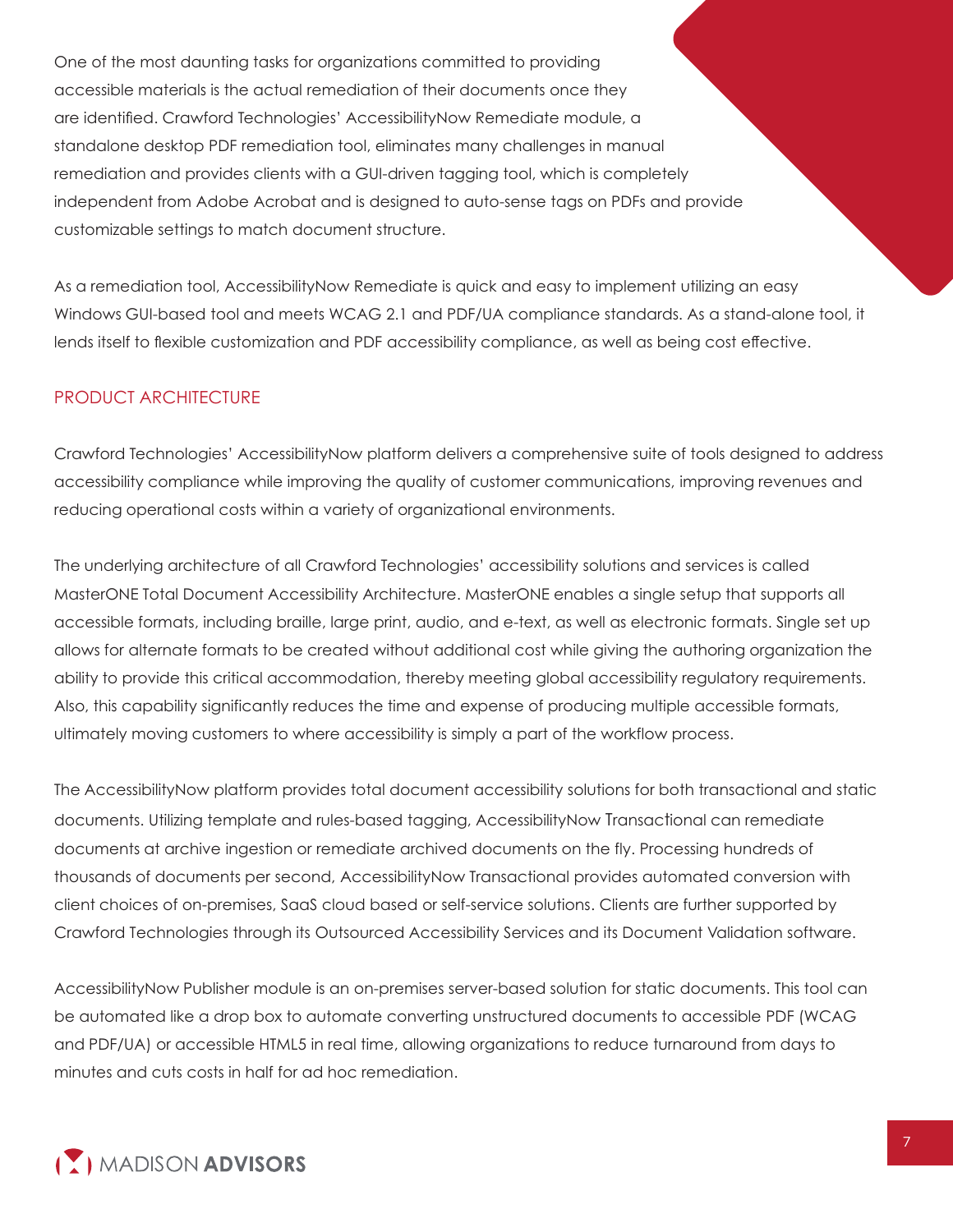**AccessibilityNow Services module addresses client requirements for organizations that are looking for a partner to assist with their internal remediation issues. Crawford Technologies delivers services that cover document remediation (including accessible PDF and HTML5, braille, large print, eText and audio), fulfillment and mailing services, assessment, consulting services, training, and validation.**

**Tying the entire solution together is the AccessibilityNow Dashboard. AccessibilityNow Dashboard allows organizations to track and report on the verification of accessible documents and provides the flexibility of integrating within client-specific environments, which allows customers to manage their workflows from a single dashboard. Complete with detailed document accessibility reports, which include level of compliance, number of tagged elements, WCAG and PDF/UA pass-fail items and custom configured reports, AccessibilityNow Dashboard delivers an industry-leading compliance tool that also can be utilized as a proof source in the event of a legal challenge.**



#### **FUNCTIONAL OVERVIEW**

**Figure 1 – AccessibilityNow Wheel**

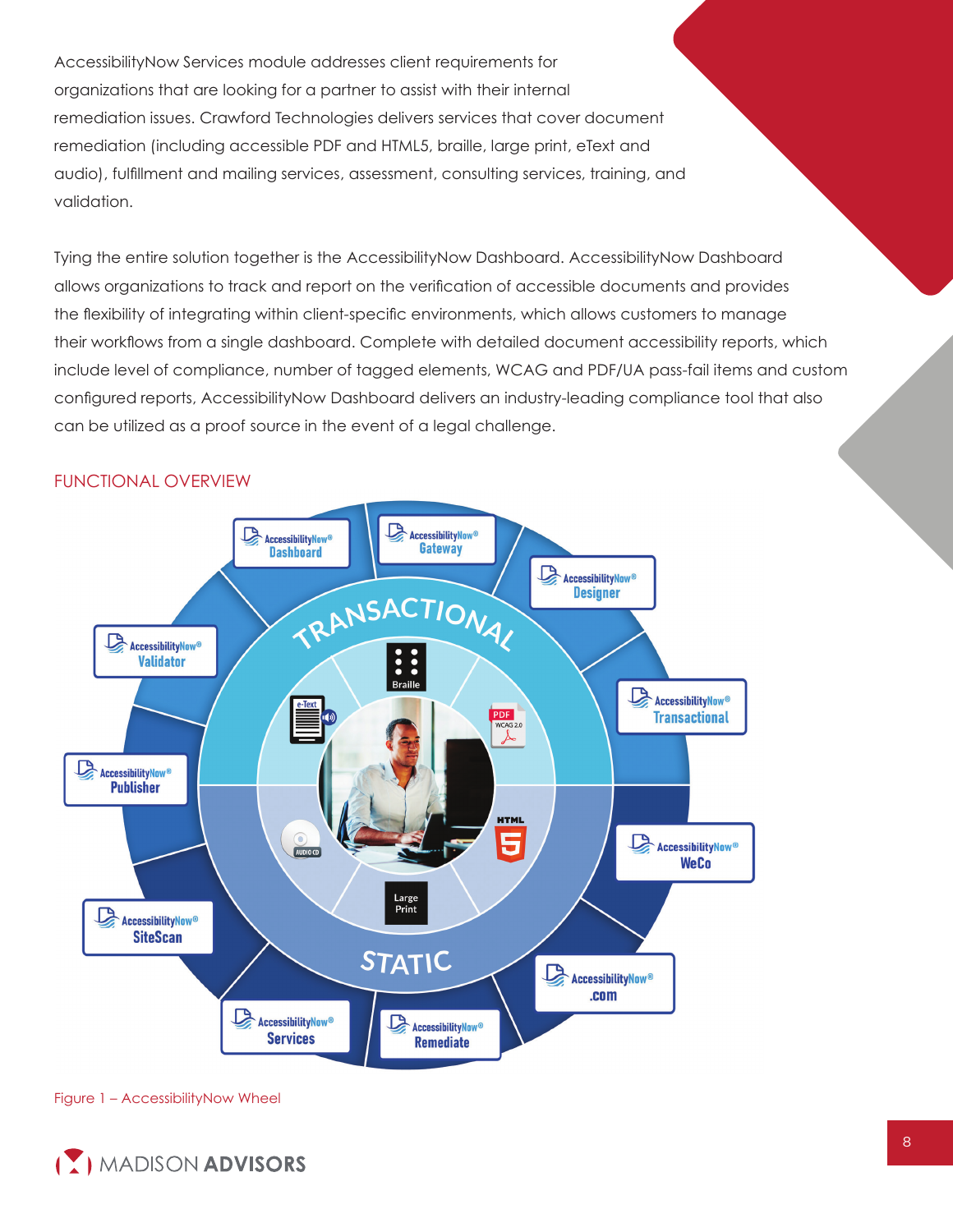**The AccessibilityNow platform is composed of 11 modules that make up Crawford Technologies' solution offering. These include:**

- **• AccessibilityNow Transactional® designed to address automatic tagging of high-volume transactional documents**
- **• AccessibilityNow Publisher® offering automatic tagging of all types of static documents**
- **• AccessibillityNow.com fast, cost-effective automated self-service document remediation**
- **• AccessibilityNow Designer** used to con igure transactional tagging rules and templates
- **• AccessibilityNow Gateway connectors for ECM and content services platforms**
- **• AccessibilityNow Validator validates that documents are compliant**
- **• AccessibilityNow SiteScan scope website PDF accessibility state**
- **• AccessibilityNow Services document remediation and quality assurance services**
- **• AccessibilityNow Dashboard dashboard for managing projects**, **automated tracking, reporting and service level agreements**
- **• AccessibilityNow WeCo creating accessible Word documents and the corresponding accessible** PDF iles
- **• AccessibilityNow Remediate ad hoc tagging tool that runs in a Windows desktop environment**

# **KEY DIFFERENTIATORS**

# **END-TO-END DOCUMENT ACCESSIBILITY CAPABILITIES**

**As the requirement for accessibility compliance goes mainstream, the most active markets will include insurance, government, education, healthcare, and financial services/banking. Crawford Technologies' AccessibilityNow platform offers unique end-to-end document accessibility capabilities in each of these vertical markets.** 

**Since accessibility compliance requirements touch all aspects of an organization's communications and documentation, it is common to find that both static and transactional documents must be remediated across the enterprise. With the AccessibilityNow platform, Crawford Technologies' customers enjoy one source for automated software solutions. AccessibilityNow Transactional is designed to automate remediation of transactional documents and AccessibilityNow Publisher streamlines the process of remediation of static documentation.**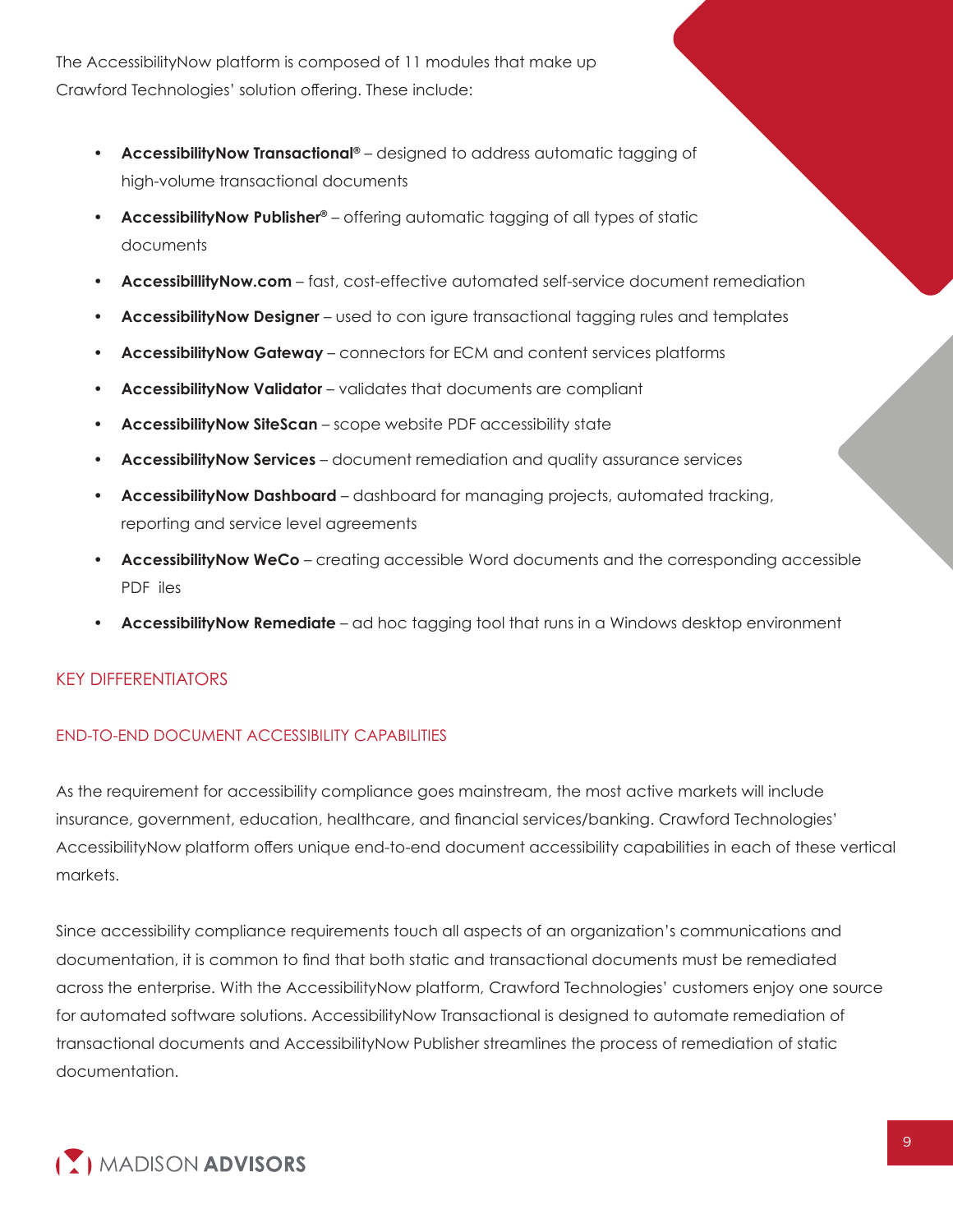#### **A SOLUTION FOR BOTH MANUAL AND AUTOMATED REMEDIATION**

**While automation is a significant advantage of the Crawford Technologies offering, people who are intimately involved with accessibility and compliance understand that in most cases there is a requirement for manual remediation to supplement the development of automated workflows. AccessibilityNow offers a one-stop solution for both manual and automated remediation, as well as expert consulting, services and training, which not only address the remediation requirement in the current state, but also confirm compliance on a go-forward basis. This ensures an organization's peace of mind that their information is accessible to this important market and that they are protected from potential expensive litigation.**

**AccessibilityNow supports all the accessible alternate formats including:**

- **• Accessible PDF and HTML5**
- **• Large print**
- **• Braille**
- **• Audio**
- **• eText**
- **• DAISY**

**There is also an e-commerce site for on demand accessible documents (<AccessibilityNow.com>).**

#### **SPECIALIZED TRAINING CURRICULUM**

**It is worth noting that Crawford Technologies recognizes the importance of client relationships and the importance of a partnership with their customers that not only provides significant value, but also educates their customers on the critical elements of the accessibility discipline.**

**The CrawfordTech Accessibility Academy provides customers with a specialized training curriculum staffed by certified instructors to supplement internal training departments and eliminate the need for additional internal specialty training specific to accessibility compliance, which can be very expensive. Another unique advantage to the CrawfordTech Accessibility Academy is that customers can attend training via webbased, instructor-led courses and can purchase a 12-month pass, which allows end users to train on their own timetables. The training passport reduces training budgets and simplifies and reduces administrative tasks by approximately 90%.**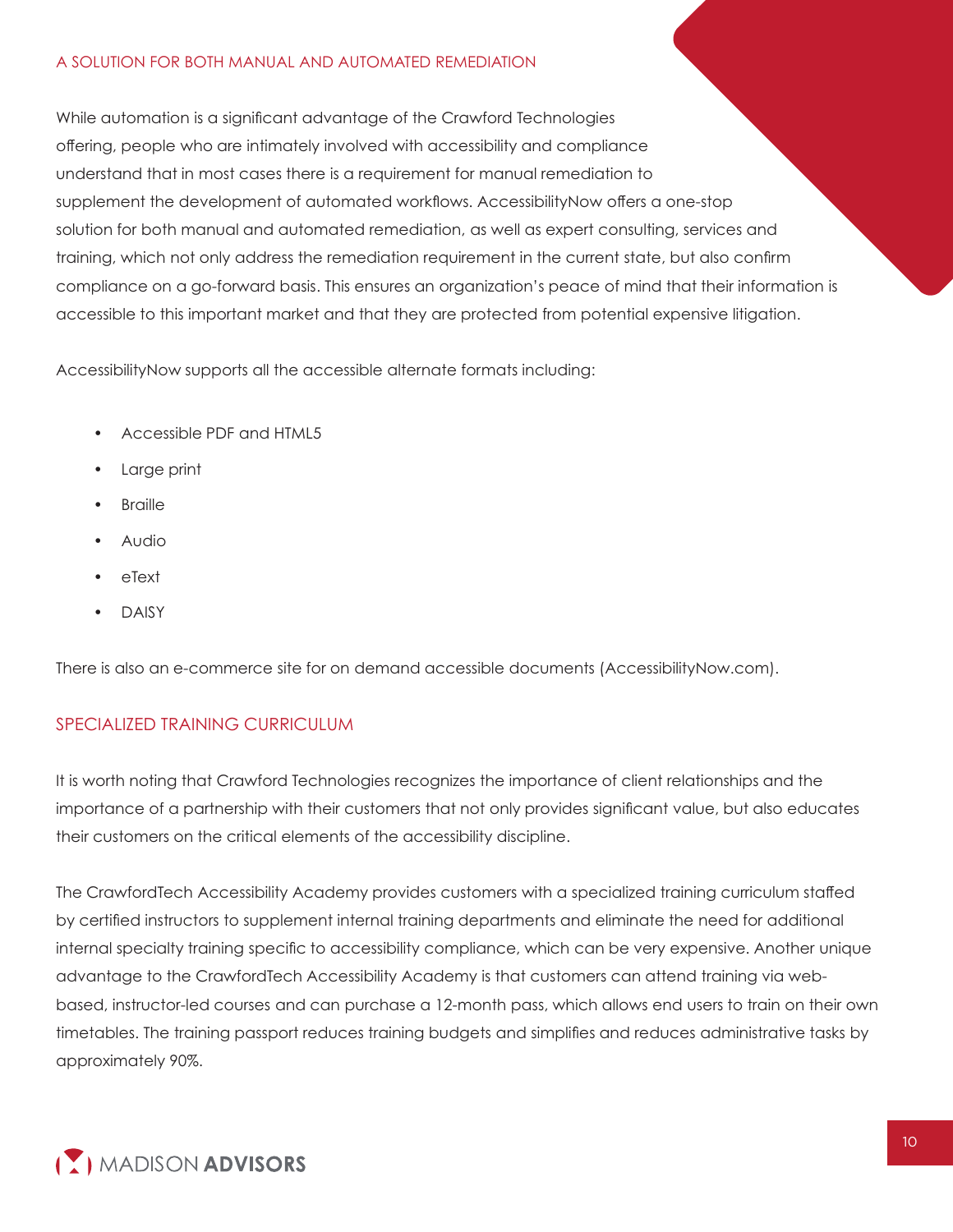**CrawfordTech Accessibility Academy offers:**

#### **Training services**

- **• Document accessibility**
- **• Digital experiences and application development**
- **• Certified instructors**
- **• Live, interactive courses**
- **• 100% focused on training**

#### **24 Courses**

- **• Public, small class sizes**
- **• Beginner to advance courses**
- **• Tailored private courses**
- **• French and English instruction**
- **• Post-training support**
- **• Hands-on training, not seminars**
- **• WCAG, PDF/UA, HTML5, accessible web content and more**
- **• Ties in nicely to Crawford Technologies' AccessibilityNow solutions**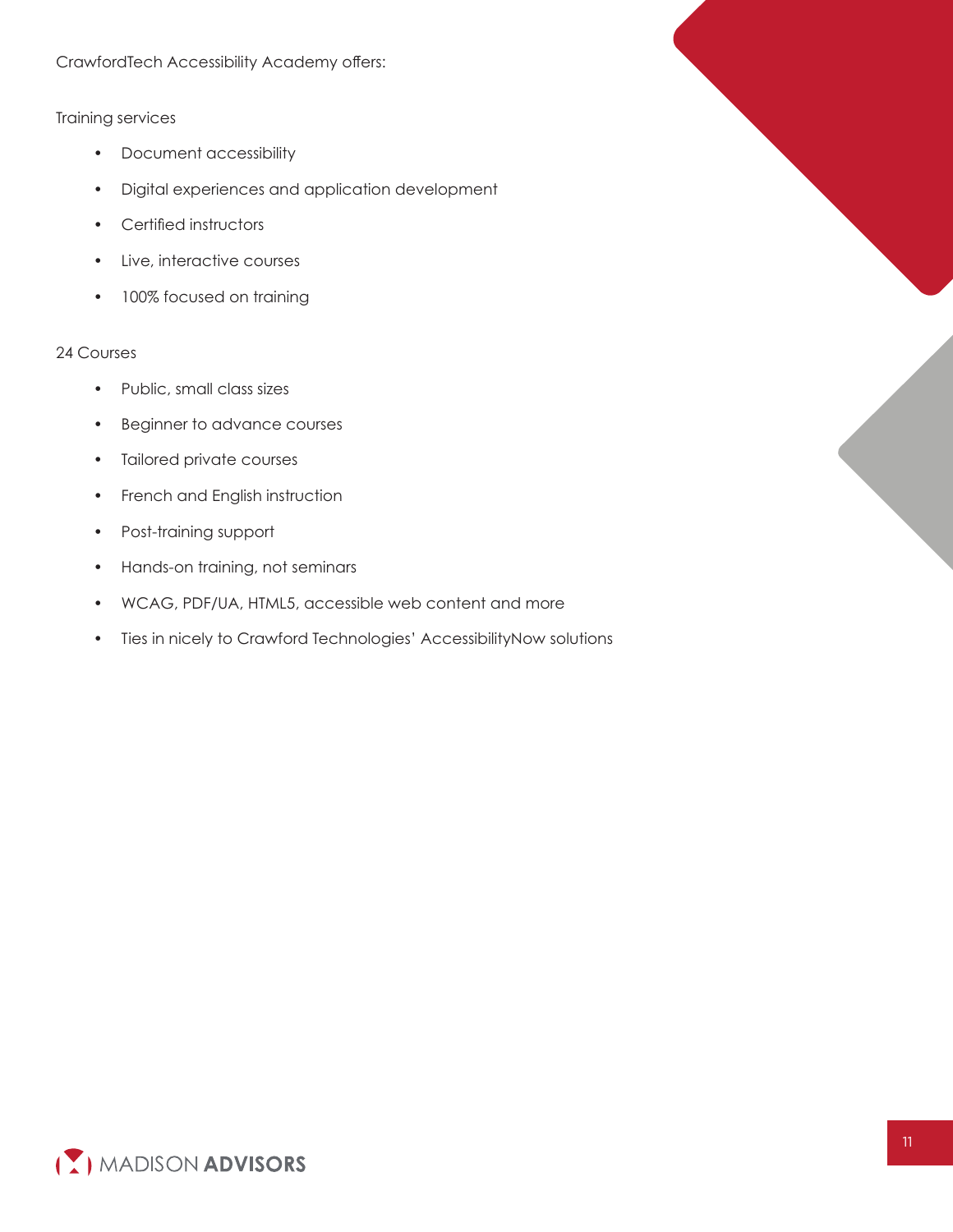#### **IN SUMMARY**

**For many of us, navigating through websites, reading attachments to emails, completing applications, and requesting online information is a relatively easy task, but for the 3 out of every 100 individuals who are blind or partially sighted<sup>14</sup> and use a screen reader, require alternate formats, or those who are cognitively impaired, tasks like these can be frustrating. This demographic makes up an ever-growing segment of the population, representing a market that can no longer be ignored by businesses worldwide. Organizations that have a strategic go-forward vision are actively looking to capitalize on this meaningful segment of this new business opportunity/environment. Providing high levels of automation and integration into any environment, the Crawford Technologies AccessibilityNow platform includes software solutions and a wide range of tailored services to meet the document accessibility needs of all organizations, large and small, private sector, and governments of all levels. Coupled with the concerns surrounding exposure to potential litigation, this presents a compelling business case for organizations seeking to grow revenues, grow profits, reduce risk and reduce organizational costs.** 

**This would also appear to validate the industry rumblings that 2021 is the year that accessibility goes mainstream. Even more compelling in this age of social justice is that organizations align their core business values with the delivery of their products and services. This provides tangible returns, including higher customer and employee retention rates and increased productivity and puts diversity into perspective.** 

**From strategies to handle high-volume transactional output and remediation of archived documents and consulting services for internal and customer-facing communications to providing a one-stop service bureau for manual and automated remediation to all physical and electronic formats, Crawford Technologies AccessibilityNow platform should be strongly considered by all organizations seeking to gain compliance, increase revenue/profit performance and deliver on their commitment to their core business values.**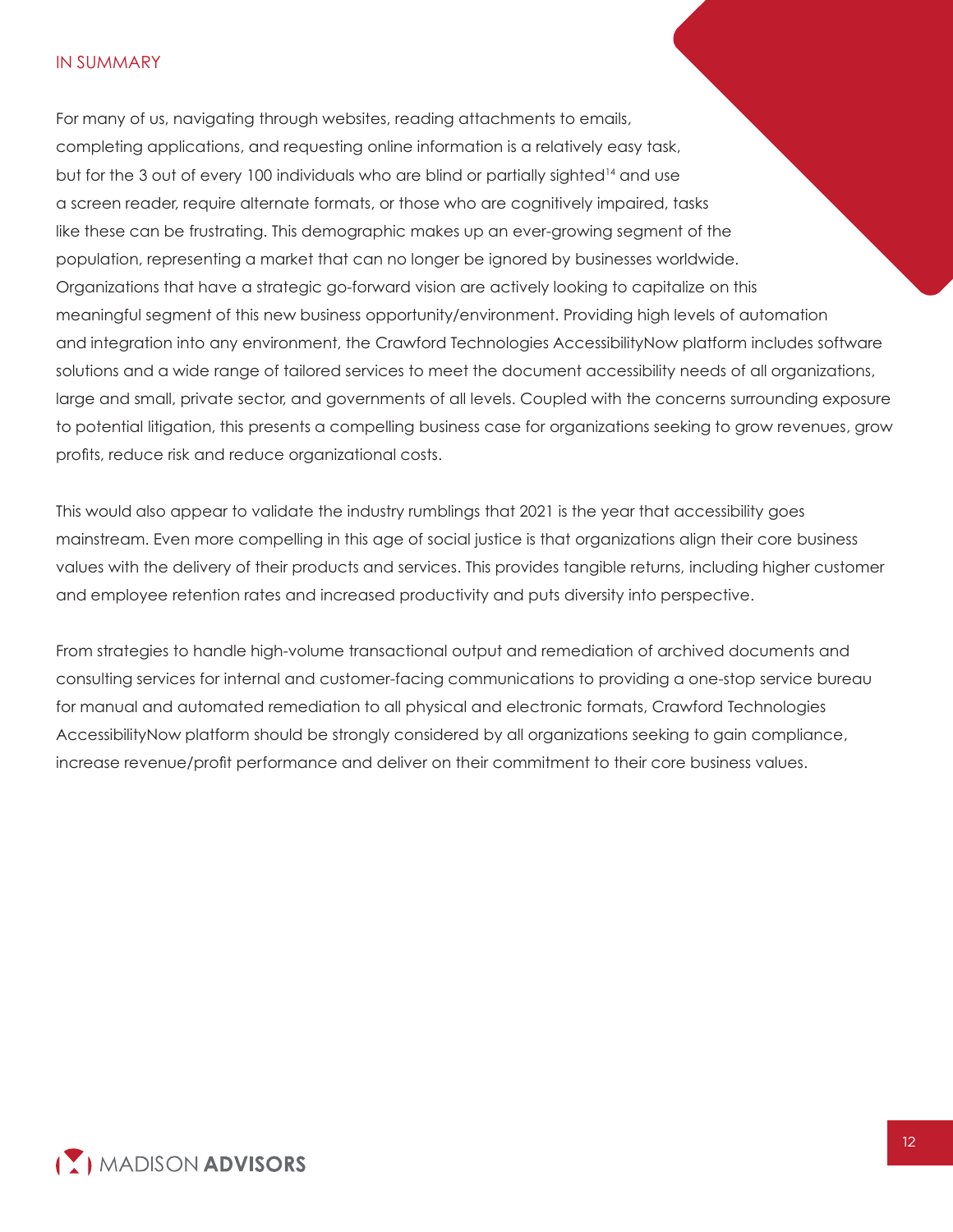#### **SOURCES**

- **1. World Health Organization**
- **2. <https://www.ada.gov/>**
- **3. <https://www.eeoc.gov/statutes/rehabilitation-act-1973>**
- **4. <https://www.hhs.gov/web/section-508/what-is-section-504/index.html>**
- **5. <https://www.ontario.ca/laws/statute/05a11>**
- **6. <https://www.w3.org/WAI/standards-guidelines/wcag/>**
- **7. <https://www.essentialaccessibility.com/blog/january-2021-ada-website-lawsuit-data-and-trends>**
- **8. <https://www.eeoc.gov/newsroom/verizon-pay-20-million-settle-nationwide-eeoc-disability-suit>**
- **9. [https://www.ada.gov/wells\\_fargo/](https://www.ada.gov/wells_fargo/)**
- **html 10. <https://www.compuerworld.com/article/2532690/target-agrees-to--6m-settlement-of-accessibility-lawsuit>.**
- **11. [https://www.air.org/system/files/downloads/report/Hidden-Market-Spending-Power-of-People-with-](https://www.air.org/system/ﬁles/downloads/report/Hidden-Market-Spending-Power-of-People-with-Disabilities-April-2018.pdf)Disabilities-April-2018.pdf**
- **12. <https://www.boia.org/blog/brands-are-losing-billions-by-not-being-digitally-accessible>**
- **htm#Whataremyoptionsformakingmydocumentsaccessible 13. [https://www.gvsu.edu/dsr/making-documents-accessible-90.](https://www.gvsu.edu/dsr/making-documents-accessible-90)**
- **14. <https://nfb.org/resources/blindness-statistics>**